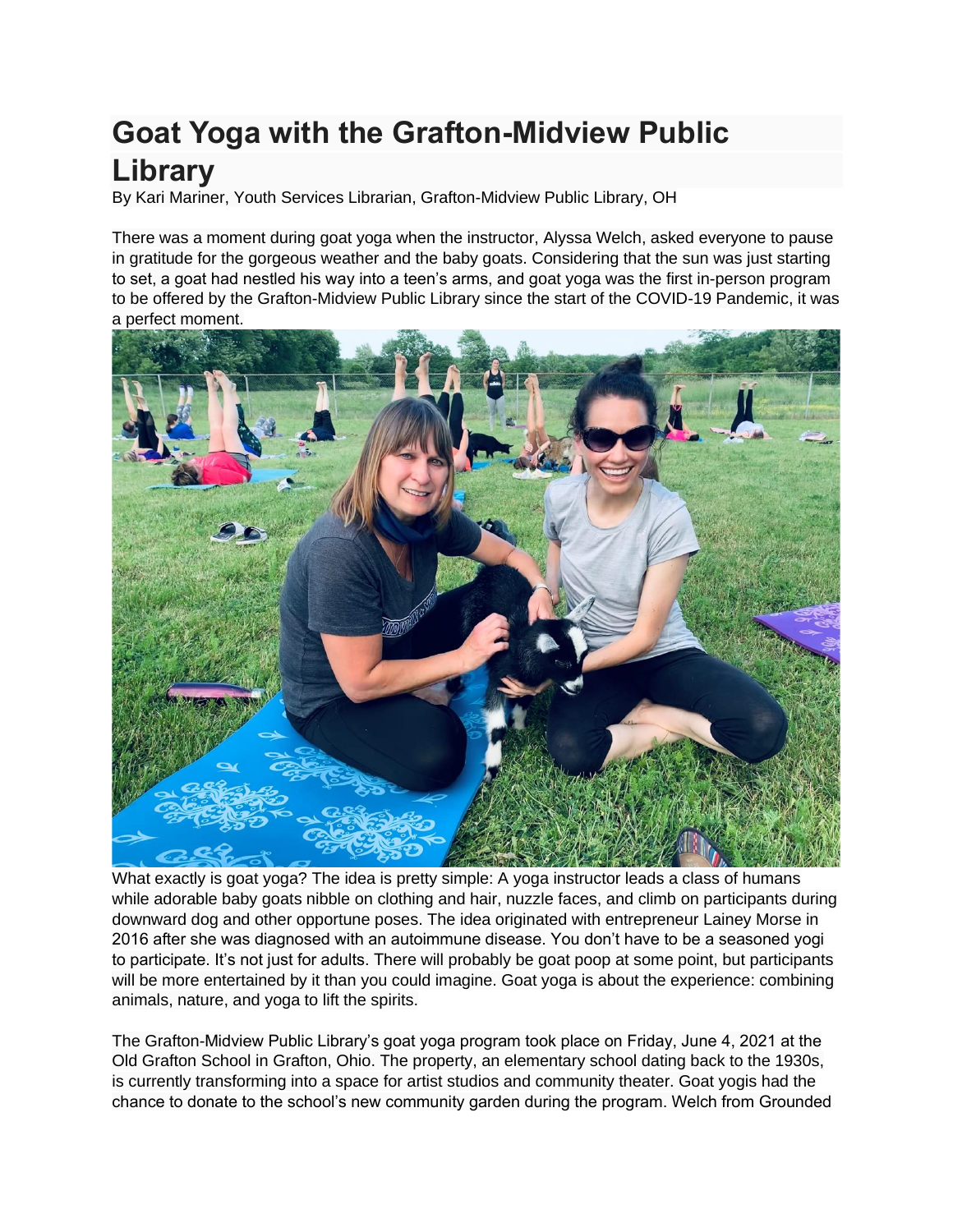Yoga and Wellness in Grafton led a group of twenty adults and teens through an hour of simple yoga poses. She particularly focused on breathing and balancing the solar plexus chakra.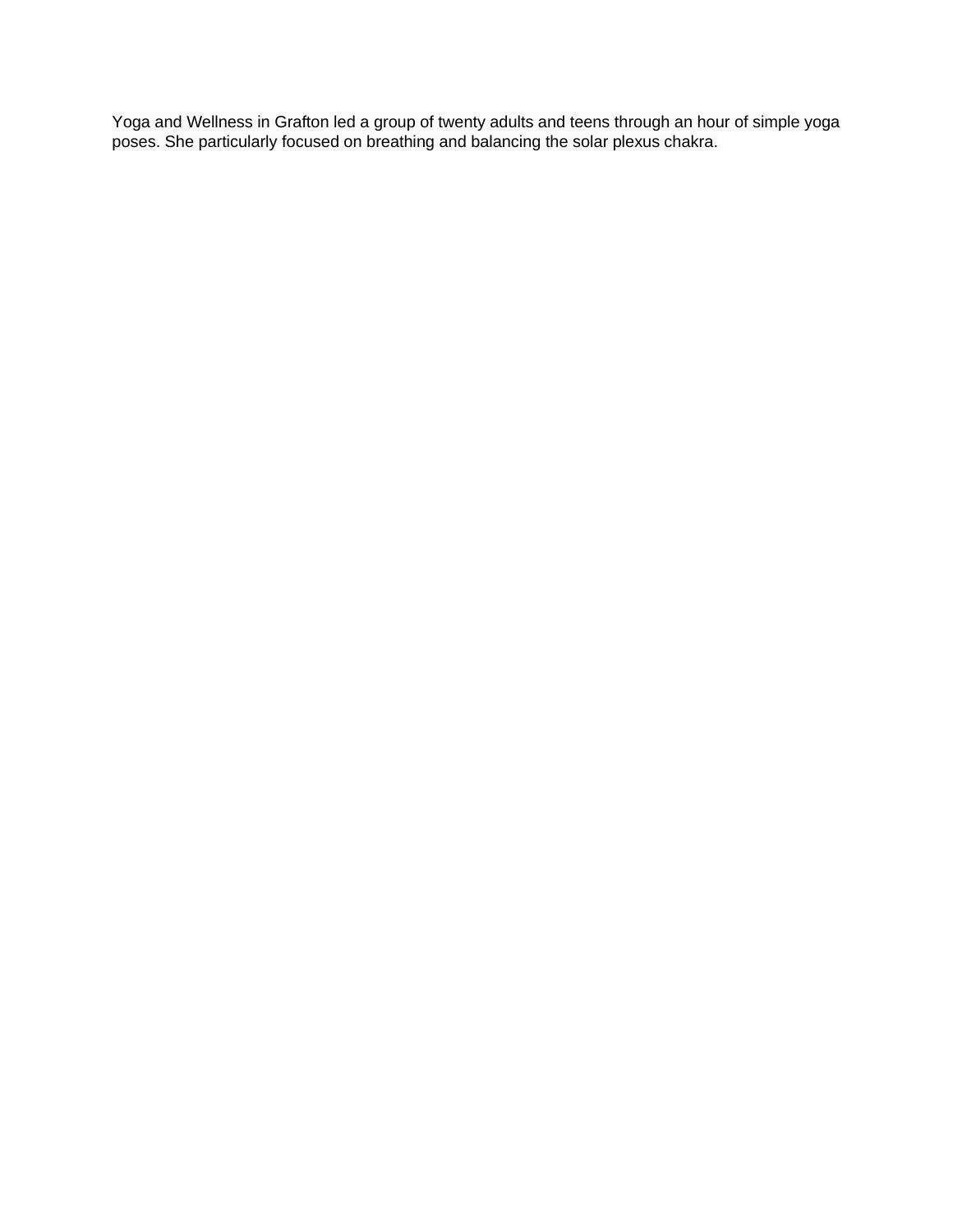

Gaga for Goats, located in Cuyahoga Falls, brought 9 baby Nigerian Dwarf goats ranging in ages